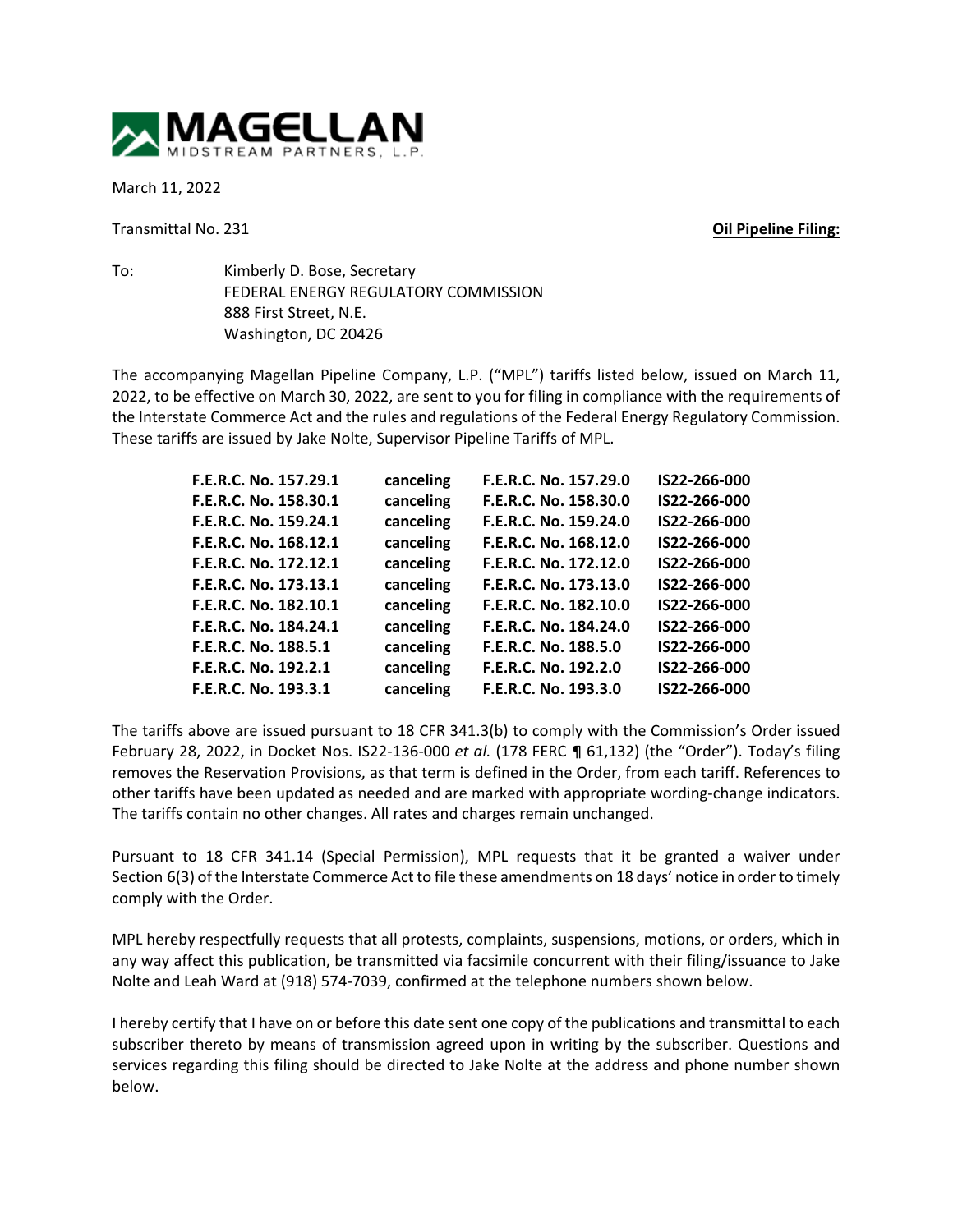Respectfully submitted,

Jane Nata

Jake Nolte Supervisor, Pipeline Tariffs One Williams Center, MD-28 Tulsa, OK 74172 (918) 574-7176 jake.nolte@magellanlp.com

Leah Ward Senior Counsel & Director, Compliance & Ethics One Williams Center, MD-28 Tulsa, OK 74172 (918) 574-7454 leah.ward@magellanlp.com